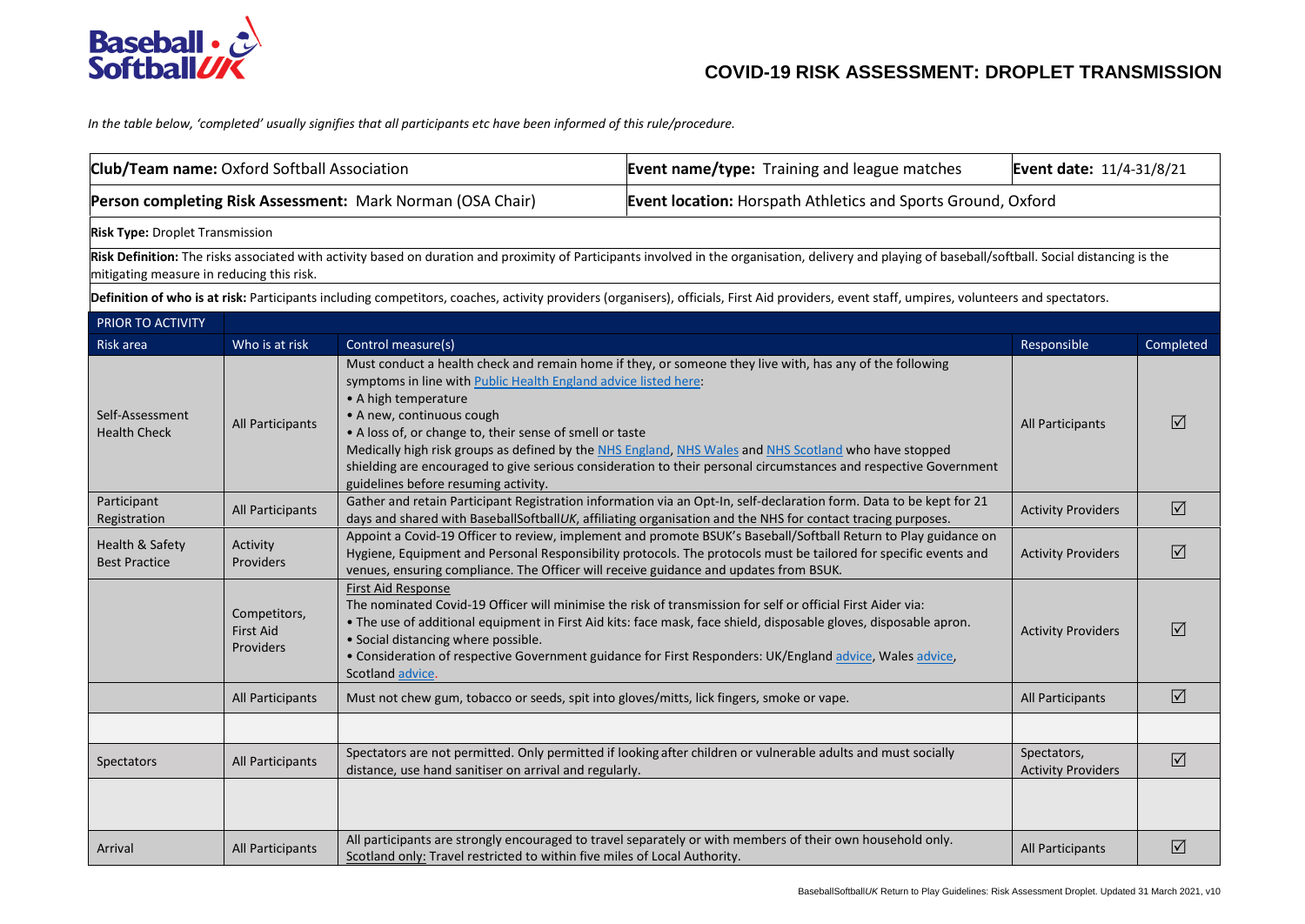

| Departure              | All Participants<br>All participants are strongly encouraged to travel separately or with members of their own household only. |                                                                                                                                                                                                                                                                                                                                                                                                                                                                                                                                                          | All Participants                       | $\triangledown$ |
|------------------------|--------------------------------------------------------------------------------------------------------------------------------|----------------------------------------------------------------------------------------------------------------------------------------------------------------------------------------------------------------------------------------------------------------------------------------------------------------------------------------------------------------------------------------------------------------------------------------------------------------------------------------------------------------------------------------------------------|----------------------------------------|-----------------|
|                        | All Participants                                                                                                               | Participants must not congregate in groups or exchange items following a game or training session and must<br>adhere to 2-metre social distancing while departing a venue.                                                                                                                                                                                                                                                                                                                                                                               | All Participants                       | ☑               |
|                        | Competitors                                                                                                                    | Visiting team must be allowed to depart the site/venue first.                                                                                                                                                                                                                                                                                                                                                                                                                                                                                            | Competitors                            | n/a             |
|                        |                                                                                                                                |                                                                                                                                                                                                                                                                                                                                                                                                                                                                                                                                                          |                                        |                 |
| <b>DURING ACTIVITY</b> |                                                                                                                                |                                                                                                                                                                                                                                                                                                                                                                                                                                                                                                                                                          |                                        |                 |
| Risk area              | Who is at risk                                                                                                                 | Risk area                                                                                                                                                                                                                                                                                                                                                                                                                                                                                                                                                | Responsible                            | Completed       |
| Warming up             | Competitors                                                                                                                    | Games: only one team should warm up on the field/court/activity space at any given time. Consideration should be<br>given to providing each team with an opportunity to warm up on the field/court/activity space.                                                                                                                                                                                                                                                                                                                                       | Coaches/captains                       | $\triangledown$ |
|                        |                                                                                                                                |                                                                                                                                                                                                                                                                                                                                                                                                                                                                                                                                                          |                                        |                 |
| Playing                | Competitors                                                                                                                    | Players should bring individual drinks containers and refrain from sharing drinks with other players.                                                                                                                                                                                                                                                                                                                                                                                                                                                    | Competitors                            | $\triangledown$ |
|                        | Competitors                                                                                                                    | Players must follow a 'no touch rule', refraining from high fives, hand-shaking and all other physical contact with<br>their teammates, opposing players, umpires and spectators, etc.                                                                                                                                                                                                                                                                                                                                                                   | Competitors                            | $\Delta$        |
|                        | Competitors,<br>Spectators,<br><b>Umpires</b>                                                                                  | Participants must follow a 'no cheering' rule', refraining from shouting, loud celebrations, calling out, etc.                                                                                                                                                                                                                                                                                                                                                                                                                                           | Competitors,<br>Coaches,<br>Spectators | $\sqrt{ }$      |
|                        | Competitors                                                                                                                    | Games: competitors should wait for all members of the opposing team to leave the field court/activity space before<br>taking up fielding positions at each changeover.                                                                                                                                                                                                                                                                                                                                                                                   | Competitors                            | $\triangledown$ |
|                        | Competitors                                                                                                                    | Must adhere to 2-metre social distancing except when the ball is in play, including for batters waiting to take their<br>turn playing indoors. This also applies to base coaches.<br>Any incidental close proximity or face-to-face interactions must be kept to an absolute minimum and for the<br>shortest time possible.<br>Tag plays: these remain permitted and must be conducted and concluded quickly. Balls used in tagged plays should<br>be taken out of play and disinfected immediately by the defensive team before being returned to play. | Competitors,<br>Coaches                | $\sqrt{}$       |
|                        | Competitors,<br>Catchers                                                                                                       | Catcher should be positioned a minimum of 1m behind the Batter.                                                                                                                                                                                                                                                                                                                                                                                                                                                                                          | Competitors<br>(Catchers)              | $\triangledown$ |
|                        | Competitors,<br><b>Umpires</b>                                                                                                 | Umpire should be positioned a minimum of 1m behind the Catcher, or be positioned in the field behind the pitcher<br>to call balls and strikes                                                                                                                                                                                                                                                                                                                                                                                                            | Catchers,<br><b>Umpires</b>            | $\triangledown$ |
|                        | Competitors,<br><b>First Aider</b>                                                                                             | <b>First Aid Response</b><br>The nominated Covid-19 Officer will minimise the risk of transmission for self or official First Aider via:<br>. The use of additional equipment in First Aid kits: face mask, face shield, disposable gloves, disposable apron.<br>• Social distancing adherence where possible.                                                                                                                                                                                                                                           | <b>Activity Providers</b>              | $\triangledown$ |
|                        |                                                                                                                                |                                                                                                                                                                                                                                                                                                                                                                                                                                                                                                                                                          |                                        |                 |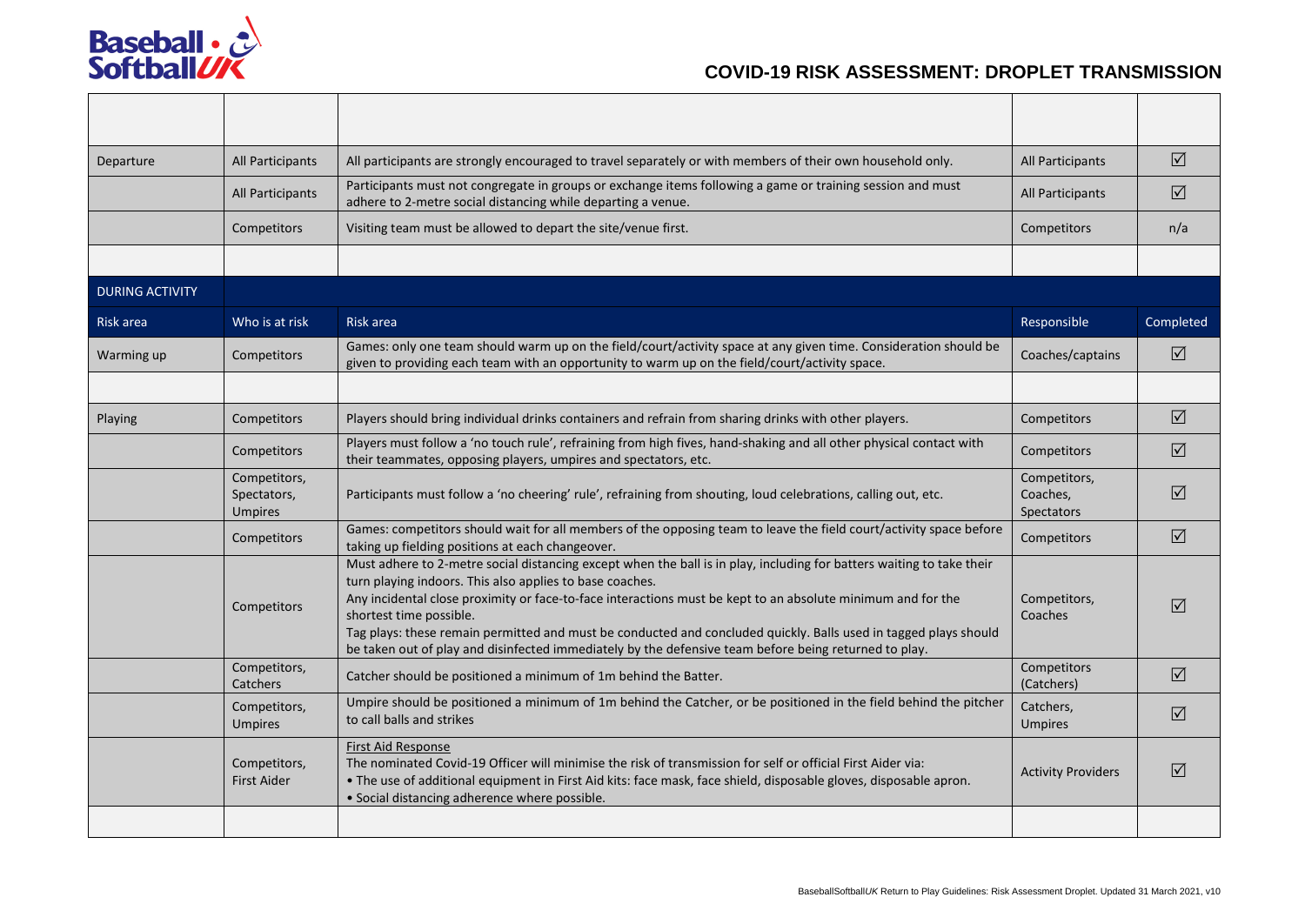

| <b>Umpires</b><br>(Game<br>administration<br>off and on field) | Umpires,<br>Competitors,<br>Coaches        | Line ups should be verbally dictated or written, photographed and texted to the umpire; no paper line ups.                                                                                                                                                                                                                                                                                                                                                                                                                           | <b>Umpires</b>                                                 | ☑               |
|----------------------------------------------------------------|--------------------------------------------|--------------------------------------------------------------------------------------------------------------------------------------------------------------------------------------------------------------------------------------------------------------------------------------------------------------------------------------------------------------------------------------------------------------------------------------------------------------------------------------------------------------------------------------|----------------------------------------------------------------|-----------------|
|                                                                | Umpires,<br>Competitors                    | Umpires should accompany all calls with extended visual signals to aid communication.                                                                                                                                                                                                                                                                                                                                                                                                                                                | <b>Umpires</b>                                                 | $\triangledown$ |
|                                                                | Umpires,<br>Competitors,<br>Coaches        | Must ensure social distancing during all plate/captains' meetings.                                                                                                                                                                                                                                                                                                                                                                                                                                                                   | <b>Umpires</b>                                                 | $\Delta$        |
|                                                                | Umpires,<br>Competitors                    | Must ensure social distancing when calling close plays.                                                                                                                                                                                                                                                                                                                                                                                                                                                                              | <b>Umpires</b>                                                 | $\Delta$        |
|                                                                | Umpires,<br>Competitors                    | Umpire positioning (Plate)<br>Umpire should be positioned a minimum of 1m behind the Catcher, or be positioned in the field behind the pitcher<br>to call balls and strikes                                                                                                                                                                                                                                                                                                                                                          | <b>Umpires</b><br>(Plate)                                      | $\triangledown$ |
|                                                                | Umpires,<br>Competitors,<br>Coaches        | Must ensure adherence to the social distancing rules throughout play.                                                                                                                                                                                                                                                                                                                                                                                                                                                                | <b>Umpires</b>                                                 | $\Delta$        |
|                                                                |                                            |                                                                                                                                                                                                                                                                                                                                                                                                                                                                                                                                      |                                                                |                 |
|                                                                |                                            |                                                                                                                                                                                                                                                                                                                                                                                                                                                                                                                                      |                                                                |                 |
| <b>VENUES</b>                                                  |                                            | Risk Assessments and Health & Safety Plans should be established with third party venues operators to understand, determine and promote social distancing and enhanced<br>hygiene for playing fields, indoor courts/activity spaces, car parks, toilets, changing facilities and clubhouses. Below are control measures specific to baseball/softball venues<br>or that are considered high priority when working with a third party venue.                                                                                          |                                                                |                 |
| Risk area                                                      | Who is at risk                             | Risk area                                                                                                                                                                                                                                                                                                                                                                                                                                                                                                                            | Responsible                                                    | Completed       |
| Dugouts                                                        | Competitors,<br>Coaches                    | Social distancing must be applied in dugouts, restricting access for Competitors and Coaches only if necessary.                                                                                                                                                                                                                                                                                                                                                                                                                      | <b>Activity Providers,</b><br>Competitors,<br>Coaches          | $\Delta$        |
| Field proximity<br>(outdoor)                                   | Competitors,<br>Coaches,<br><b>Umpires</b> | Home plates of temporary fields should not be created in close proximity to one another as to make social<br>distancing difficult between teams.                                                                                                                                                                                                                                                                                                                                                                                     | <b>Activity Providers</b>                                      | $\Delta$        |
| Scheduling                                                     | Competitors,<br>Coaches,<br><b>Umpires</b> | Schedules should minimise the needs for teams to change field/court/activity space wherever possible.                                                                                                                                                                                                                                                                                                                                                                                                                                | <b>Activity Providers</b>                                      | $\Delta$        |
| <b>Access &amp; Parking</b>                                    | All Participants                           | All venues must:<br>• Have entry & exit and parking arrangements that ensures social distancing can be maintained.<br>• Display the appropriate signage throughout the facility and car park.<br>• Implement traffic flow systems where possible and appropriate.<br>· Outline socially distanced areas for teams, officials and spectators.<br>• Ensure that disability access remains available on site as normal.<br>. Where possible, players must shower at home and arrive changed. Use of changing and shower facilities must | <b>Activity Providers</b><br>(working with<br>Venue Operators) | $\triangledown$ |

BaseballSoftball*UK* Return to Play Guidelines: Risk Assessment Droplet. Updated 31 March 2021, v10